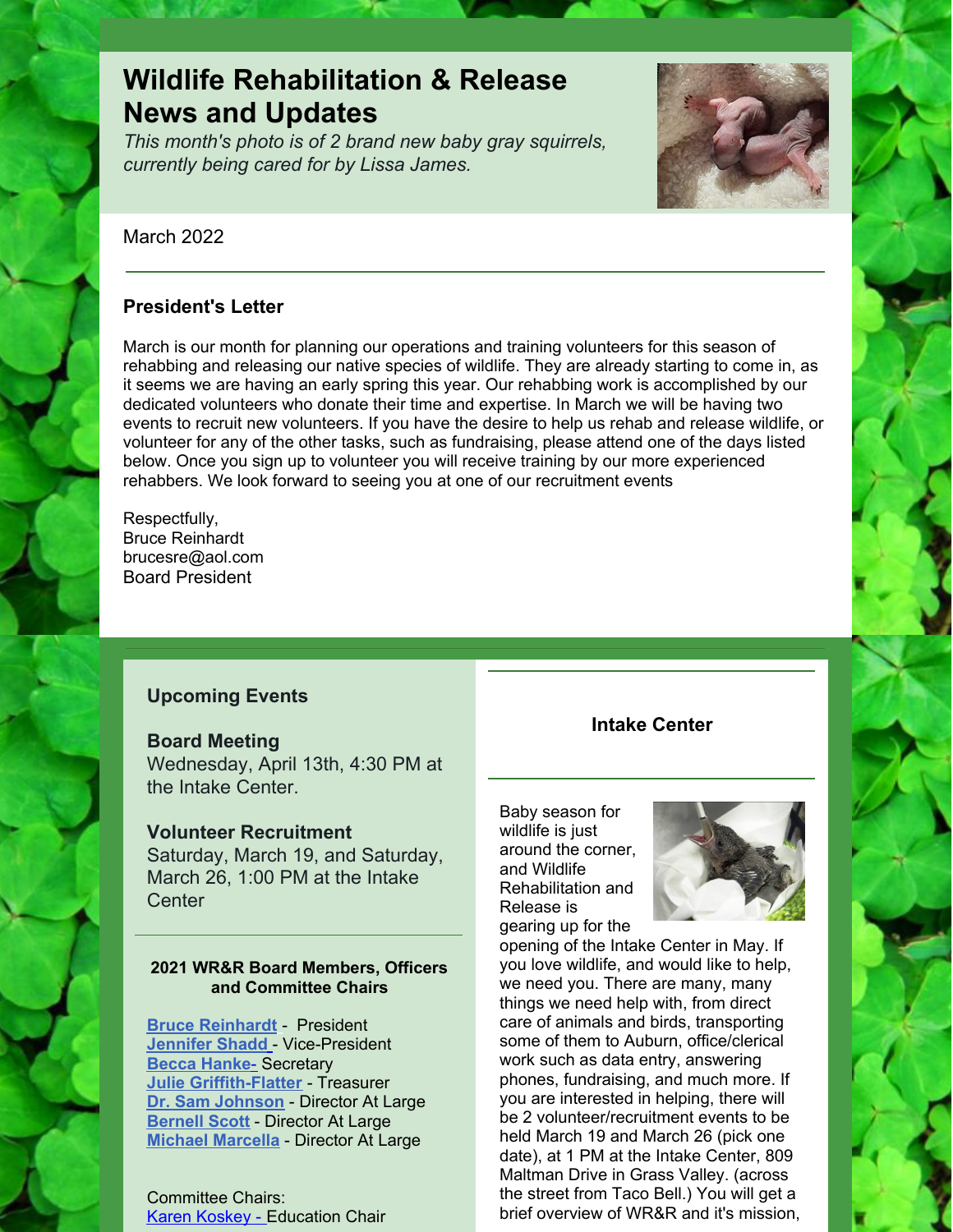Karen [Koskey](mailto:kkosk6565@gmail.com) - Newsletter Editor

# **Just for Fun**

For a cuteness overload, click [here](https://www.facebook.com/Birds.Lovers.1/videos/926317780780713).

# **FYI**

This is the time of year when people are cleaning up their yards and preparing for the upcoming fire season. However, if at all possible,



DO NOT cut trees down this time of year. Songbirds, raptors, and squirrels are starting their nests, and it is heartbreaking to see all the injured or dead babies people bring into the Intake Center after trees have been cut down. The best time of year to cut or prune trees is autumn or early winter. Click [here](https://www.seaandsageaudubon.org/Conservation/TreeTrimming/Flyer2.pdf) to view a flyer from the Audubon Society regarding tree trimming.

and how you can help. There will also be some very special wildlife guests at the events. All attendees will also receive a \$5 off coupon for merchandise such as WRR T-shirts, wildlife earrings, artwork, and more. For more info, email Jenn Shadd at [JLShadd@comcast.net](mailto:JLShadd@comcast.net). Hope to see you there.

# **Raptor Team**

**Wildlife** Rehabilitation & Release Raptor Team will be



having trainings for new volunteers to learn how to help injured and orphaned raptors. Have you wanted to help save wildlife? It is such a rewarding job to do. There is never an ending of stories you will have to tell. We are scheduled to open our Intake Center soon and we need you! We will be having two classes to choose from. One will be an evening class and the other a weekend afternoon class. You need to attend one class before you can start on the Raptor Team. If you are interested please contact Bev Myers, Raptor Team Leader, at the following email: [bevmyers4wrr@outlook.com](mailto:bevmyers4wrr@outlook.com).

The Raptor Team also needs to build a couple of cages. We have most of the supplies. What we need are some volunteers. We need at least four as some of the pre-built walls are heavy and need a few people to lift them. We also need at least one trained construction contractor that can help us put these cages together. Please contact the Raptor Team Leader, Bev Myers, at

[bevmyers4wrr@outlook.com](mailto:bevmyers4wrr@outlook.com) .

#### **Wildlife Rehabilitation & Release Take Advantage of Amazon and Local Shopping Cards to Support WR&R!**

Don't forget to shop with your community cards from SPD and Holiday Market. Funding comes directly back to WR&R. Also, the Amazon Smiles program, Escrip and Goodsearch provide funding when you